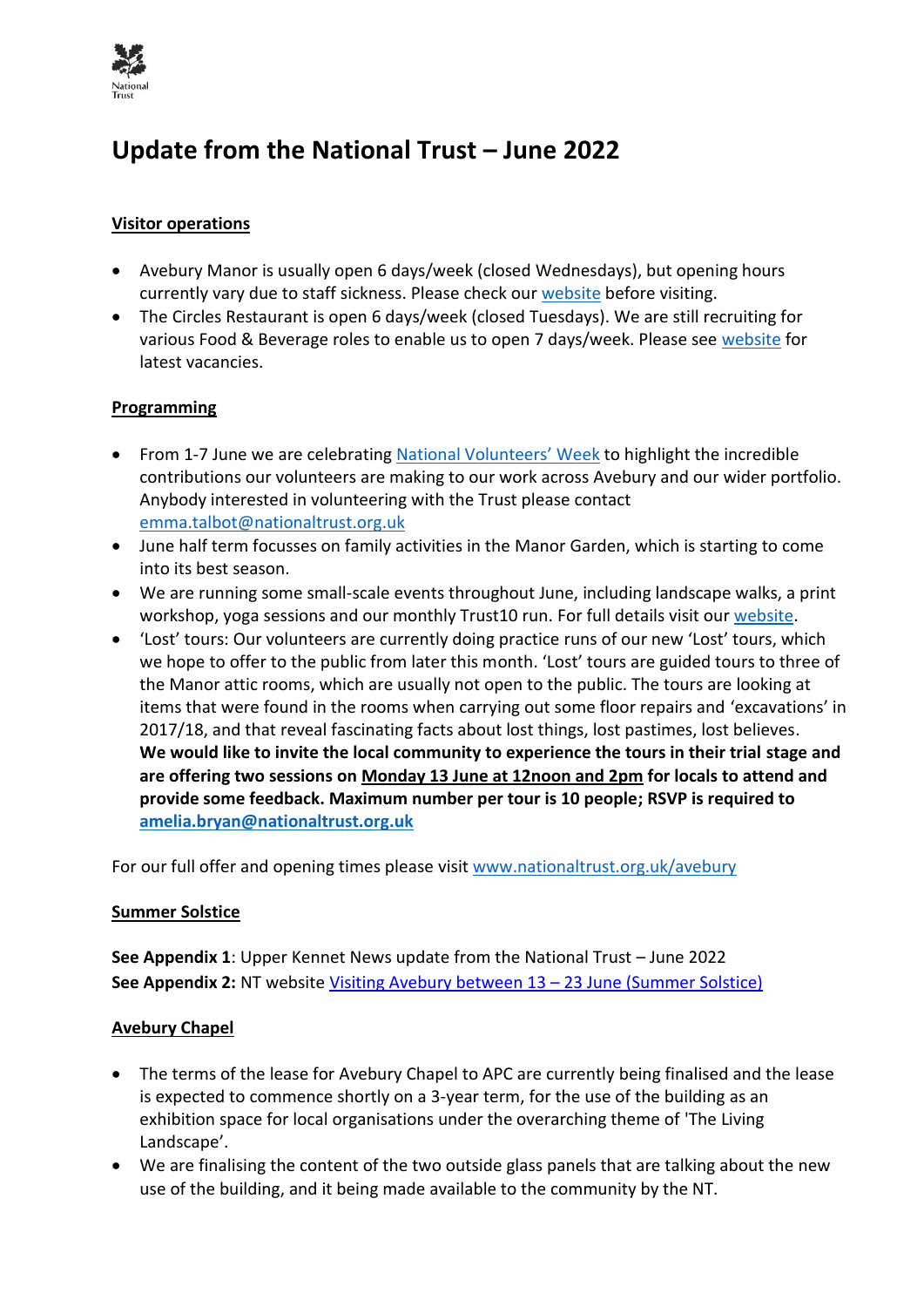# **Projects**

- **Manor ceiling works:** We are starting detailed survey and repair/stabilisation works to the ceiling in the Manor Kitchen in w/c 13 June. Similar to previous works done in the attic rooms, we will be lifting and 'excavating' under the floorboards above the Kitchen and expect to discover some interesting finds, that could tell us more about the history of the house (this might well lead to a sequel of our new 'Lost' tours – see information above).
- **Access improvement works**: We have applied for funding to carry out some access improvement works to the main visitor car park and farmyard, to make the site more accessible for all. If successful, we'll be submitting planning applications for these works in due course.
- **Improving connectivity:** We are currently working with Cisco to improve connectivity across the site and wider Avebury area through an 'Ultra Reliable Wireless Network' (Fluid Mesh). If successful, this should provide better network connection to the wider Avebury community.

# **Road safety**

- **Car park entrance:** We are pleased to see the double yellow lines instated on the visibility splay to the main visitor car park. This will hopefully prevent cars from parking in this area and improve safe entrance to and exit from the car park.
- **Footfall on road:** We are concerned about increasing footfall on and along the main road through Avebury and have started to talk to APC and the Police how best to address this.

# **Countryside & Archaeology update**

• No news this month.

# **And to finish…**

Following a beautiful weekend of jubilee celebrations please find below an image we recently discovered, showing a picnic in the Manor Parkland held in June 1887 to celebrate Queen Victoria's golden jubilee. In it, you can see the local vicar at the head of a long table; behind him, you can just make out the picture of Queen Victoria. An image that is an apt reminder that though so much changes, some things remain pretty constant **(for larger image see Appendix 3).**



*© Wiltshire History Centre*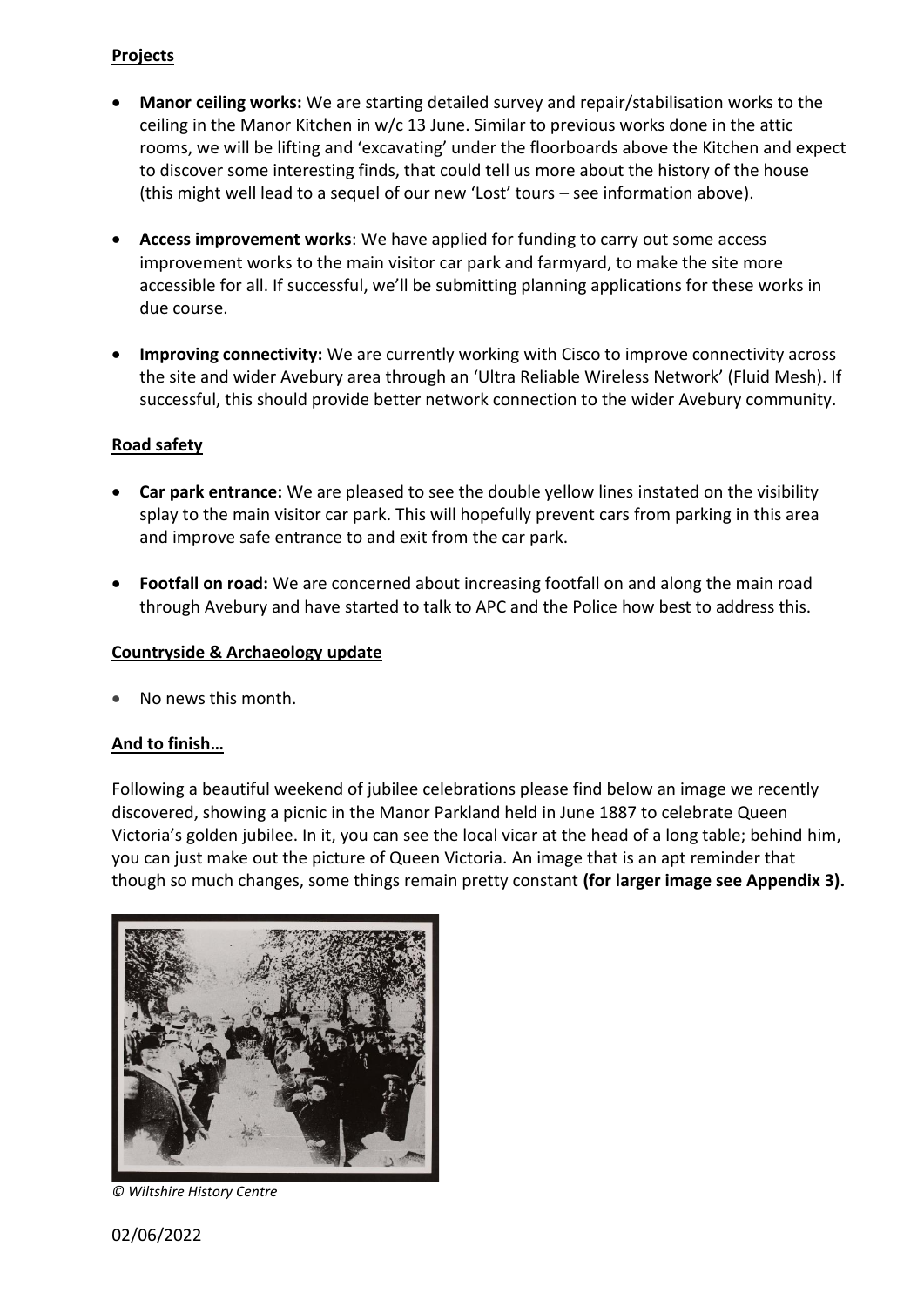#### **Upper Kennet News update from the National Trust – June 2022**

#### **Summer Solstice 2022**

The Summer Solstice will soon be here again, and this will be the first 'normal' Solstice since 2019. As usual we have been working closely with the Police, Wiltshire Council, Dorset and Wiltshire Fire and Rescue, St John Ambulance, Avebury Parish Council and local Pagan groups to ensure a safe and peaceful Solstice for everyone.

We'll have **staff on duty** over the weekend before Solstice (18/19 June) and then we'll start the usual 24-hour shift system at 8am on Monday 20 June, which will continue until 6.30pm on Wednesday 22 June.

The small National Trust **campsite** will be open from 10am on Monday 20 June until 2pm on Wednesday 22 June.

The **main car park** will be open as usual with extended hours on 20 June to accommodate evening visitors. However, the Planning Condition preventing us from allowing vehicles built or adapted for sleeping to stay overnight (including coaches and high-sided vehicles), will still be in force, so we will not be admitting these vehicles from Monday 13 June to Thursday 23 June, with a 2.1m height barrier in place on the entrance to the car park.

Due to an increased chance of people arriving early and wanting to stay for the duration, security staff will be clearing and closing the car park at the normal time of 6.30pm on 17, 18, 19 and 22 June.

We will also be providing **additional car parking** in our manor parkland on the evening of Monday 20 June through to the morning of Tuesday 21 June.

The location of **additional toilets, waste and recycle bins in the National Trust High Street car park** worked well in previous years, so we'll be doing the same again. This means fencing off a section to create a compound and ensure safe pedestrian access. There will be some parking restrictions in place from Friday 17 June to enable the Rangers to install the fencing. As usual, parking will be limited during this period, so if you have alternative means of travel please do consider using it. Valid residents permits or Blue Badges will be required to park in the High Street car park.

Wiltshire Police will have a base in the village and will be out patrolling the site with National Trust staff, volunteers and St John Ambulance. National Trust staff and volunteers, along with St John Ambulance and security staff, will be based in the Chapel on Green Street.

There will be a **Temporary Traffic Regulation Order** in place over Solstice. Avebury Parish Council and Wiltshire Council are finalising the details of the permit system this year, and more information will be available via the Parish Council soon.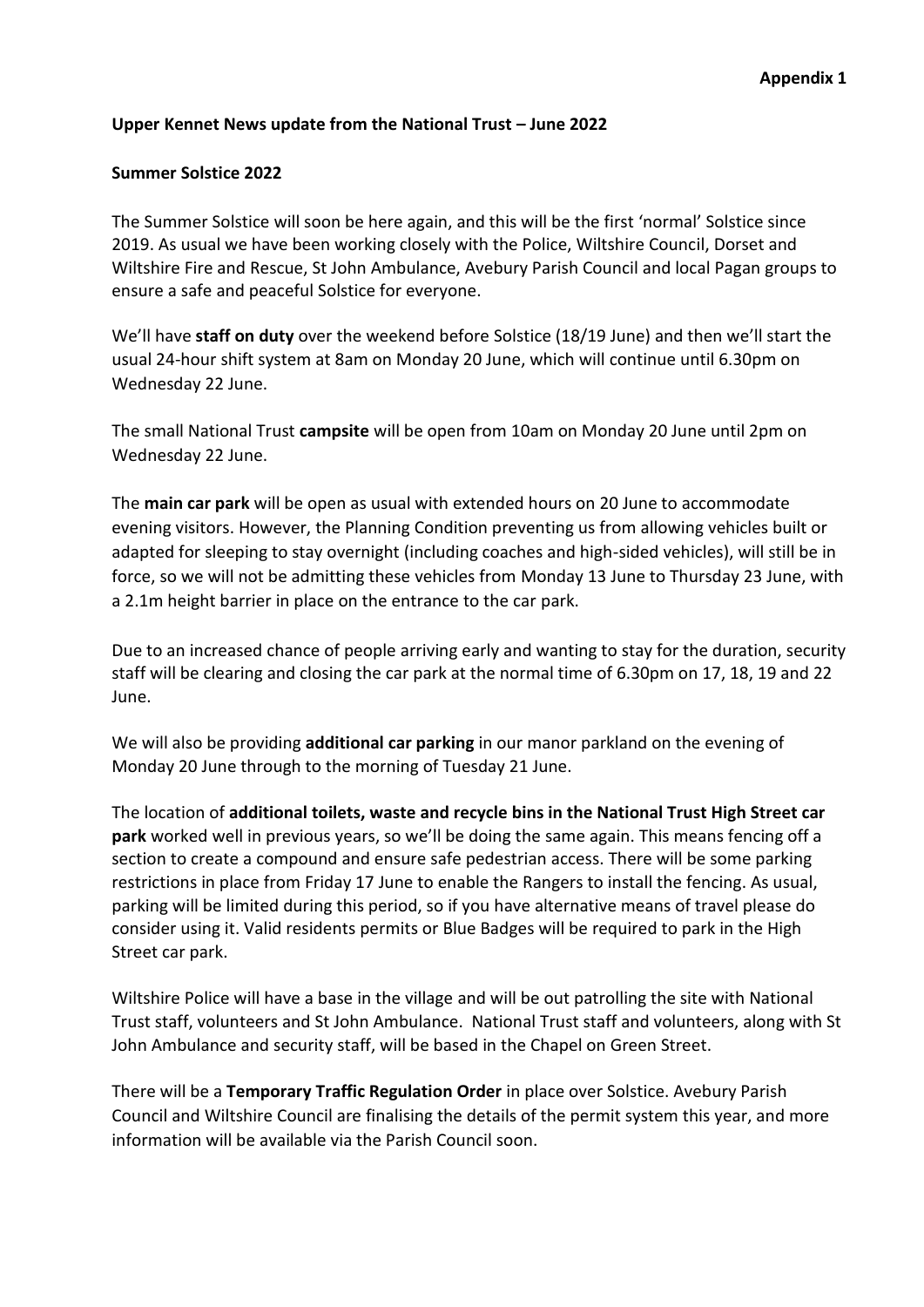Food and drinks over the Solstice period will be available as follows:

| <b>Date</b> | <b>Circles Restaurant</b> | <b>Coach House Café</b> |
|-------------|---------------------------|-------------------------|
| Mon 20 June | 10.30am-4.30pm            | 6.00pm-midnight         |
| Tue 21 June | 9.00am-4.30pm             | Midnight until 9.00am   |
| Wed 22 June | Closed                    | Closed                  |
| Thu 23 June | Closed                    | Closed                  |
| Fr 24 June  | 10.30am-4.30pm            | Closed                  |

The overnight offer in the Coach House will be simple, with filter coffee, other hot and cold drinks and a range of pasties, sandwiches, bakes, crisps and confectionary.

Avebury Manor and Garden will be closed from Monday 20 to Wednesday 22 June inclusive.

**Main contact telephone numbers during Solstice** for any urgent issues or queries is 01672 539126; enquiries will be directed to the relevant shift leader.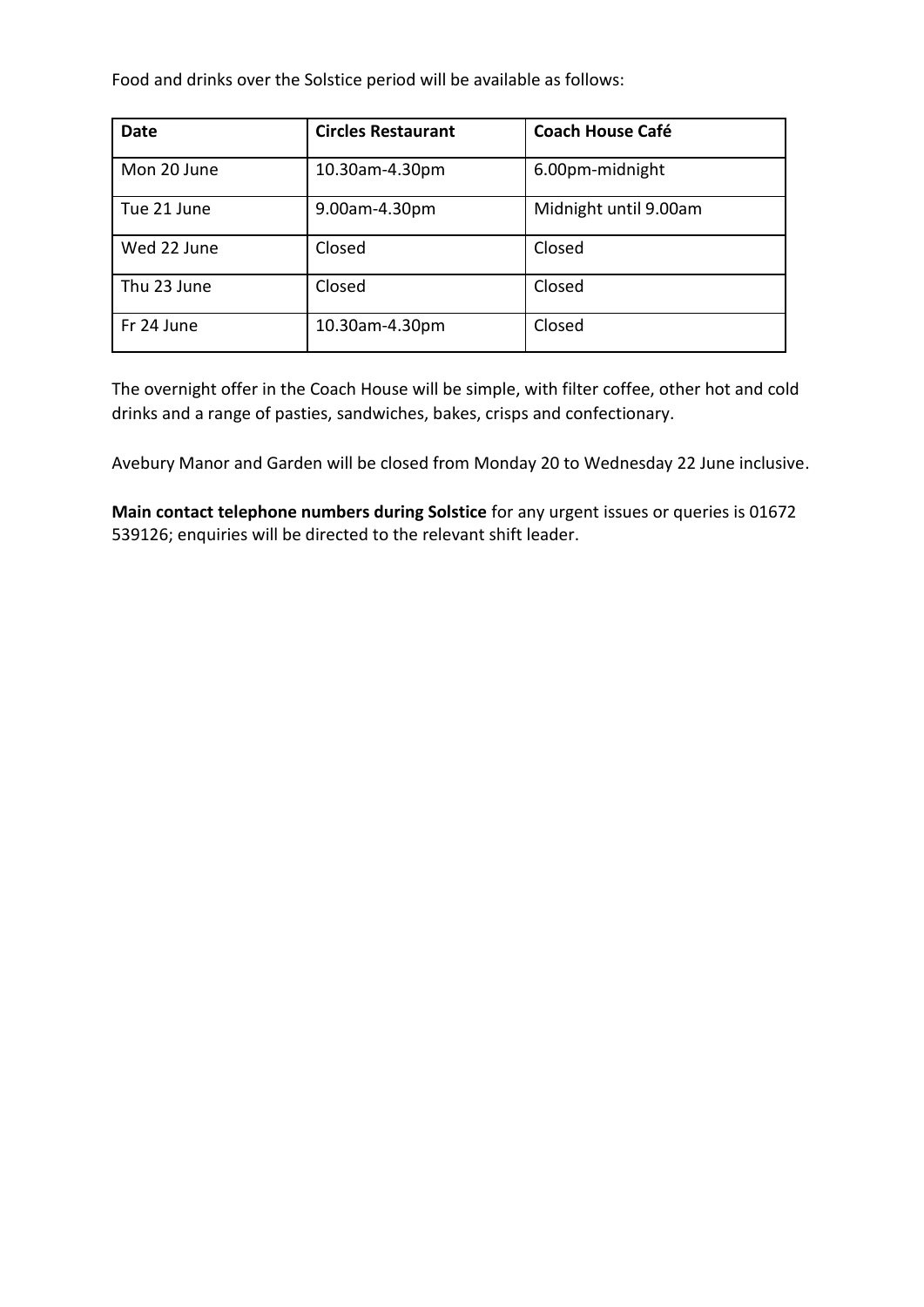# **[Visiting Avebury between 13](https://www.nationaltrust.org.uk/avebury/features/summer-solstice-2021---national-trust-facilities-at-avebury-closed-overnight) – 23 June (Summer Solstice)**

This year Summer Solstice falls on Tuesday 21 June and the days either side of this will be extremely busy. Please read through the information below before visiting.

#### **Parking**

Between Monday 20 and Wednesday 22 June please consider using public transport or visiting another time. The National Trust car park will be open as usual with extended hours on the night of 20 June to accommodate evening visitors.

**However, please note that vehicles built or adapted for sleeping (including coaches and highsided vehicles), will not be admitted from Monday 13 June to Thursday 23 June, with a 2.1m height barrier in place on the entrance to the car park.**

From 8:00pm on the evening of Monday 20 June there will be additional car parking in the manor parkland. The cost to park is £5.00 per car (cash only please, we have no facilities to pay by card) and this additional facility will be charged to all users including National Trust members. This car park will also have a 2.1m height restriction and vehicles adapted for sleeping will not be permitted. Cars must be removed by 10:00am on Tuesday 21 June. Blue Badge parking for cars will be available in the High Street car park.

Links to local public transport can be found here Plan a Journey | Directions & Best Routes | [Connecting Wiltshire](https://www.connectingwiltshire.co.uk/plan-a-journey/) and there are also a number of local taxi firms available.

#### **Camping facilities**

The small National Trust campsite will be open from 10am on Monday 20 June until 2pm on Wednesday 22 June. All tents, belongings and rubbish must be removed by 2pm on 22 June. Admission will be on a first come-first served basis. The campsite is free of charge but vehicles must have a valid car parking ticket.

There are other campsites within a few miles of Avebury.

#### **Toilets**

.

.

.

.

Portaloo accessible toilets will be located on the campsite and in the High Street car park with other accessible toilets adjacent to the Coach House Café and in the Old Farmyard.

# **Food and drink**

The Coach House Café will be open overnight from Monday 20 to Tuesday 21 June for hot and cold drinks and a range of pasties, sandwiches, bakes, crisps and confectionary.

#### **Please respect this special site and the local community by adhering to the following rules**

- No fires or barbecues are allowed anywhere on National Trust land, including the henge, stone circles, parkland and West Kennet Avenue (with the exception of the campsite where very small barbecues are allowed as long as they placed off the ground on the bricks provided).
- Do not dig or insert spikes/poles into the ground, this is a sensitive archaeological site.
- No tents are allowed other than on the National Trust campsite.

.

• Please do not use amplified music on National Trust land.

#### *We wish you a very happy and peaceful Solstice.*